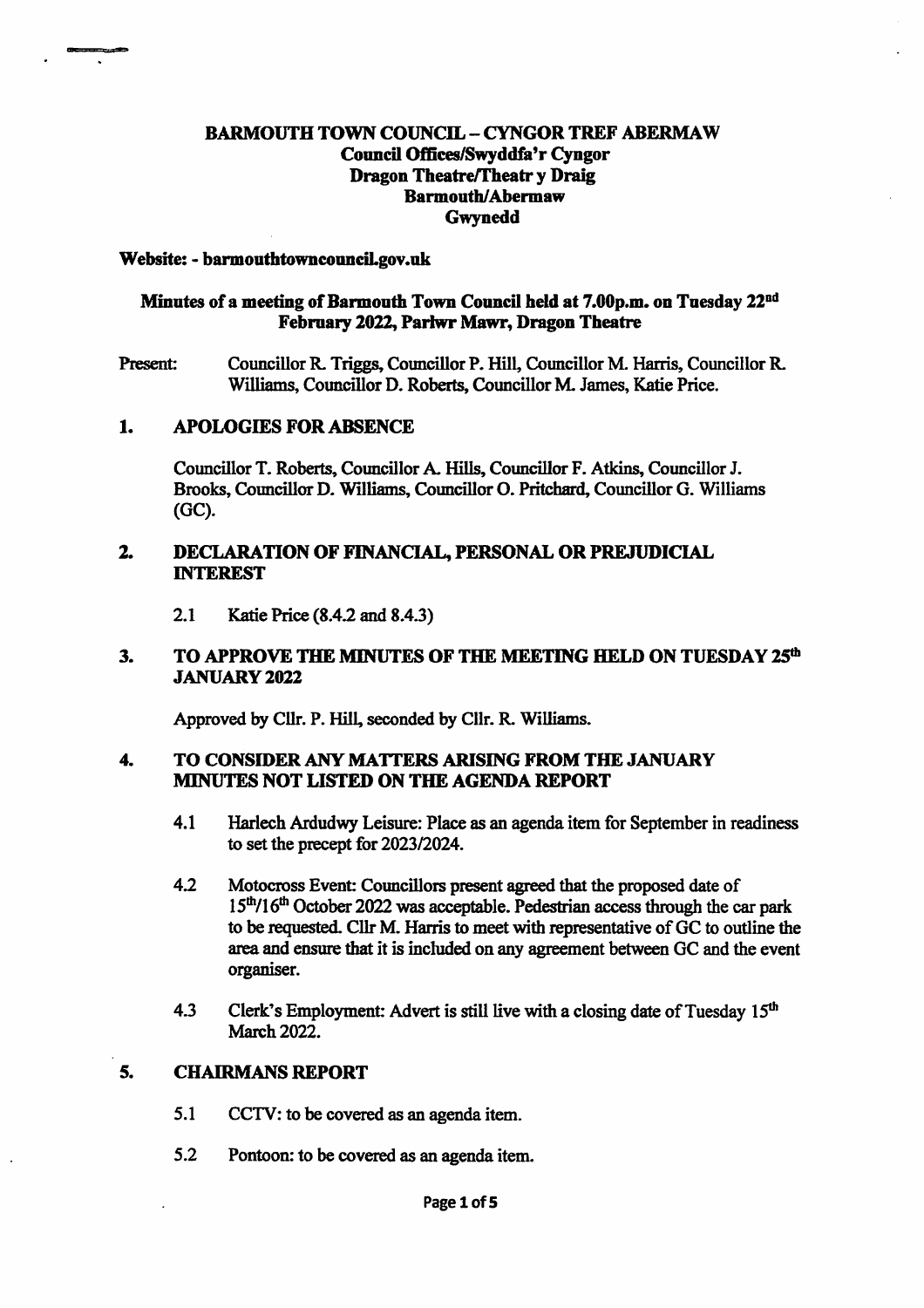### 6. CLERK'S REPORT AND ACTION TRACKER

Updated contact details for the Clerk with GC Electoral Officer. Clerk's Job Role advertised. Queried High Street road closure. Online banking procedure written, to present at the next Finance meeting. Chased queries; including motocross, footpaths, land>use licences, toilets invoice. Contacted CCTV companies for quotes.

Action tracker updated.

#### 7. TO CONSIDER THE FOLLOWING PLANNING/LICENCE APPLICATIONS

Planning Application: C22/0057/00/CR - Barmouth Viaduct Ub40, Barmouth, LL42 lEQ 7.1

NO OBJECTIONS

### 8. FINANCE

- 8.1 Finance sub-group report
	- The 2021/2022 monthly budget was reviewed to date. Outstanding payments of Church Clock, St. John's Floodlights, Barmouth in Bloom and Wales Air Ambulance were recommended to be paid. 8.1.1
	- 8.1.2 Sex Establishment Licence: Discussed and agreed to confirm the original representation made to GC. The objection was location, and this has not changed.

#### 8.2. To receive monthly finance management reports

- 8.2.1 The budget sheet was reviewed, and the reports were accepted as correct.
- 8.2.2 Payment received from GC footpath maintenance contribution.
- 8.3. To approve payment of accounts

| 8.3.1 | Gwynedd Council, Invoice 65957M<br><b>Toilets 2020/2021</b> | £10,000.00 | <i>Approved</i> |
|-------|-------------------------------------------------------------|------------|-----------------|
| 8.3.2 | <b>Councillor's Allowances</b>                              | £150.00    | <b>Approved</b> |
| 8.3.3 | GC Internal Audit Service                                   | £480.00    | <b>Approved</b> |
| 8.3.4 | Evergreen Invoice 208 (January)                             | £500.00    | <i>Approved</i> |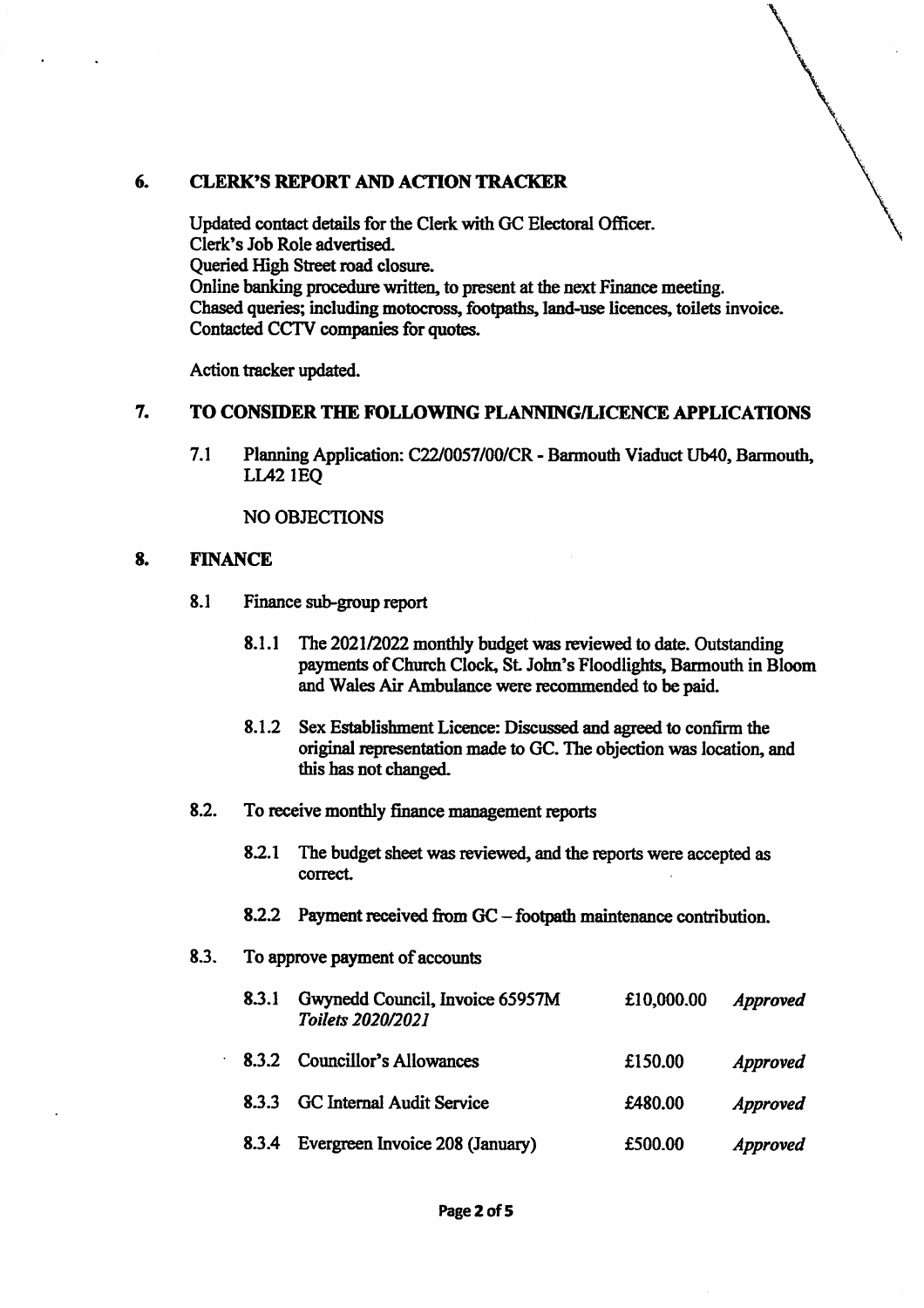|     | 8.3.5                                                                                                                                     | Gwynedd Council, Invoice B0072380H<br><b>Festive Lights</b> | £2664.30 | Approved        |
|-----|-------------------------------------------------------------------------------------------------------------------------------------------|-------------------------------------------------------------|----------|-----------------|
|     | 8.3.6                                                                                                                                     | Heather Brown, reports                                      | £100.00  | <i>Approved</i> |
|     | 8.3.7                                                                                                                                     | Dragon Theatre Room Hire                                    | £67.00   | <b>Approved</b> |
|     | 8.3.8                                                                                                                                     | IT Williams, Friends of Wern Mynach                         | £6954.00 | Approved        |
| 8.4 |                                                                                                                                           | To receive any requests for financial support               |          |                 |
|     | Glyn Jones, Barmouth First Responders<br>8.4.1<br>Cllr R. Triggs to liaise with WAST and BCFR regarding the<br>replacement defib cabinet. |                                                             |          | <i>Approved</i> |
|     | 8.4.2                                                                                                                                     | Barmouth Striders Running Club, advert banner               | £400.00  |                 |

8.4.3 Barmouth Striders Running Club, lOK insurance £440.00

It was agreed to grant £1000.00 to Barmouth Striders Running Club to cover the items requested (8.4.2 and 8.4.3) and further promote the 1OK event in Barmouth for 2022.

# 9. GWYNEDD COUNCILLORS REPORT

- Sex Establishment Licensing hearing date has been set for Thursday  $10<sup>th</sup>$ March, 2pm, online (Zoom). 9.1
- Gwynedd Council council tax increase has been set at 2.95%, which is lower than the North Wales average. 9.2

### 10. NOTICE OF AND REPORTS FROM REPRESENTATIVES ON EXTERNAL ORGANISATIONS

10.1 Dragon Theatre (KP): day-to-day running being staffed by mainly volunteers. Community room bookings are active. Children's (teen's) film club has been a success to date. Booking being made for the year to promote a full calendar of events in the Theatre (including music, films, etc).

# 11. OTHER CORRESPONDENCE/LETTERS

| 11.1 | <b>Hurly Burly 2002/2023</b><br>Councillors in support of the event returning to Barmouth. | <b>NOTED</b> |
|------|--------------------------------------------------------------------------------------------|--------------|
| 11.2 | Closure of the High Street, Barmouth                                                       | <b>NOTED</b> |
| 11.3 | Ardal 2035; short report of first stage                                                    | <b>NOTED</b> |
|      | 11.4 David Powley                                                                          | <b>NOTED</b> |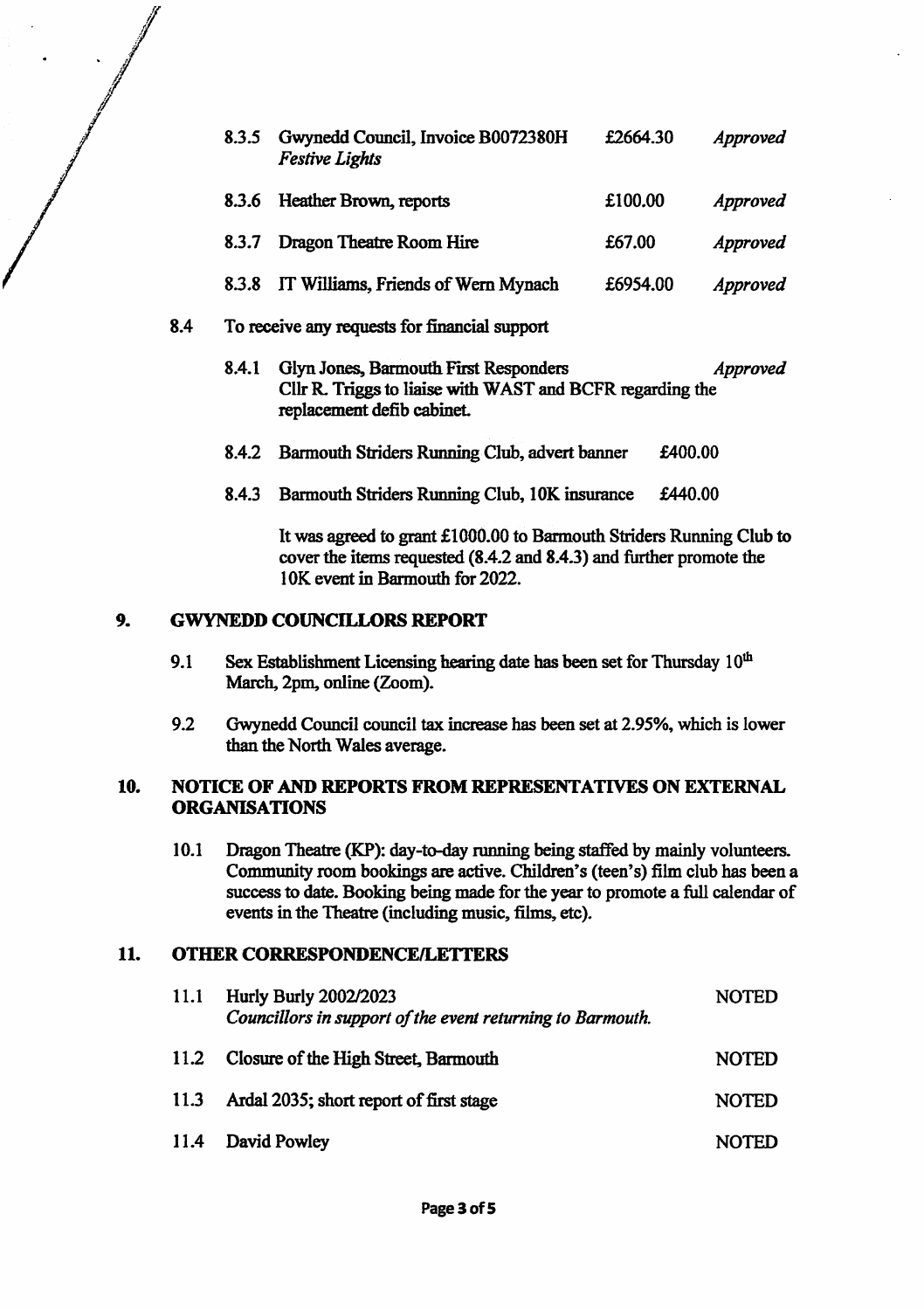Discussed and agreed to confirm the original representation made to GC. The objection was location, and this has not changed.

| 11.5        | Clean & Tidy Communities (GC)                                                                                                                                                               | NOTED        |
|-------------|---------------------------------------------------------------------------------------------------------------------------------------------------------------------------------------------|--------------|
| 11.6        | Road Closure Notice, Water Street                                                                                                                                                           | <b>NOTED</b> |
| <b>11.7</b> | Martin Cowley, Mini Golf<br>Already referred to Gwynedd Council                                                                                                                             | <b>NOTED</b> |
| <b>11.8</b> | Rhian Elin George (GC) Community Support Services<br>Councillors agreed that a meeting to update on community projects/progress<br>would be beneficial. Email to confirm and discuss dates. | <b>NOTED</b> |
| 11.9        | <b>Barmouth Football Club</b><br>Discuss further at the March meeting                                                                                                                       | NOTED        |
|             | 11.10 Wales Air Ambulance<br>Donation discussed and agreed                                                                                                                                  | <b>NOTED</b> |
| 11.11       | <b>Celtic Rainforest Wales Project</b>                                                                                                                                                      |              |

# 12. CCTV

Dyfed Telecom started to work on the system. Will update further at the March Finance or Full Council meeting. Letter of thanks to be sent to Ian for all of his help and support with the system over the years.

### 13. Marine Parade Gardens/Pitch & Putt.

Waiting for licences from GC.

#### 14. Memorial Park

Defer to March meeting.

#### 15. GC Depot land

Cllr Rob Triggs to contact GC, possibly include in the meeting to be scheduled with Rhian Elin George.

#### 16. Gibraltar Lane Signage

Sign not in place. Was not taken down by the contractor instructed by BTC to repaint the signs last Spring.

#### 17. Pontoon

Initial assessment completed. Waiting for full report and costings to make the structure safely usable again, ready for the upcoming season. Also requested a cost for